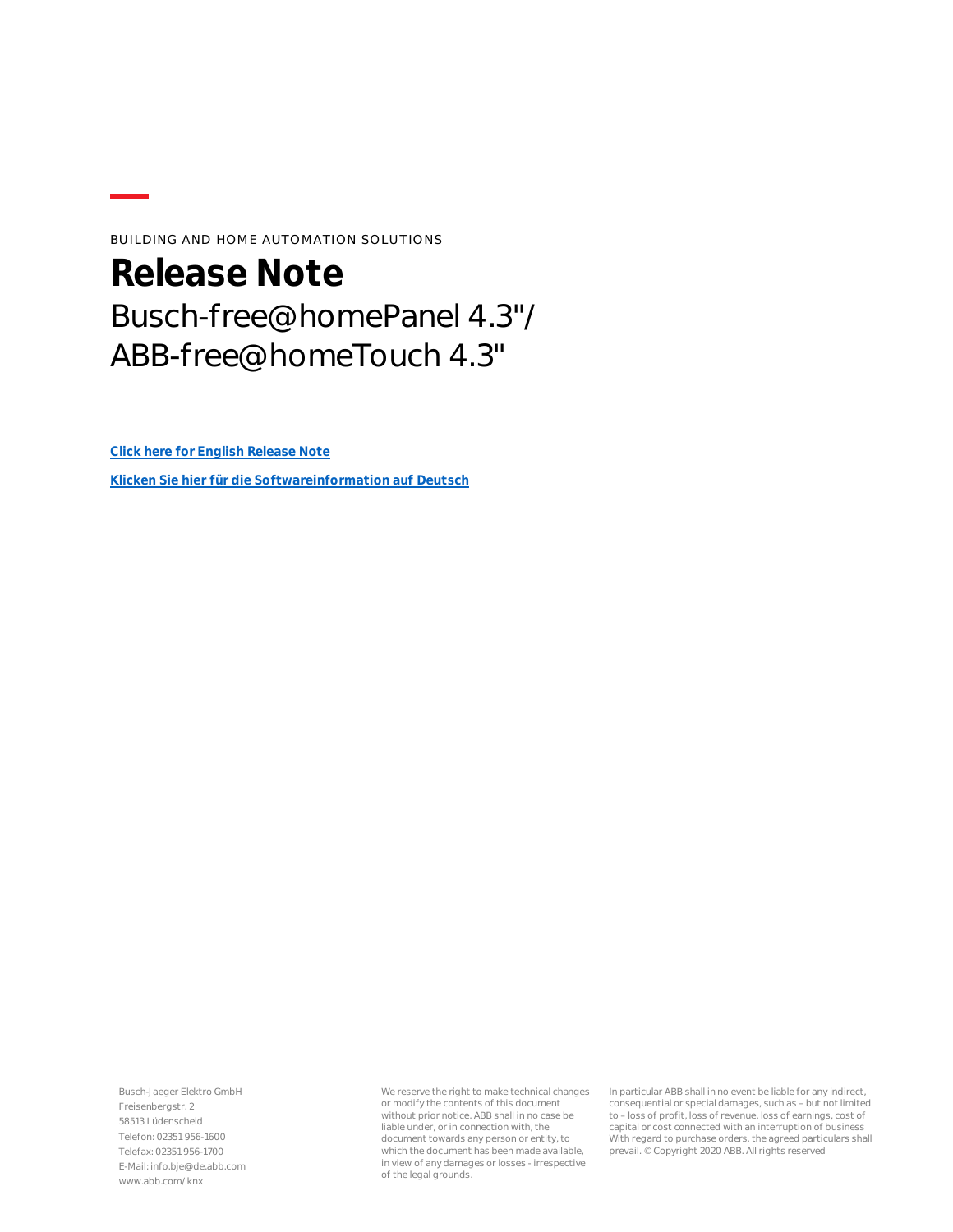### BUILDING AND HOME AUTOMATION SOLUTIONS

## <span id="page-1-0"></span>**Release Note** ABB-free@homeTouch 4.3"

| Product name | ABB-free@homeTouch 4.3"            |
|--------------|------------------------------------|
| Product type | $DP4-1-xxx$                        |
| Order code   | 2CKA006220A0119<br>2CKA006220A0120 |

Latest change Firmware Update, 21/01/2022

#### Current Status:

| Product Type           | Order Code                         | Website | Firmware          |
|------------------------|------------------------------------|---------|-------------------|
| DP4-1-611<br>DP4-1-625 | 2CKA006220A0119<br>2CKA006220A0120 | Link    |                   |
|                        |                                    |         | V <sub>1.07</sub> |

NOTE:

We recommend ensuring that devices are always installed and operating using the latest firmware and software versions. Claims for defects or damages due to the use of software or firmware versions that have not been kept up to date will not be accepted.

**Important Note: The Updates needs to be transferred to the device by means of a Micro SD-Card! For further instructions please refer to chapter 7 in the technical handbook of the device.**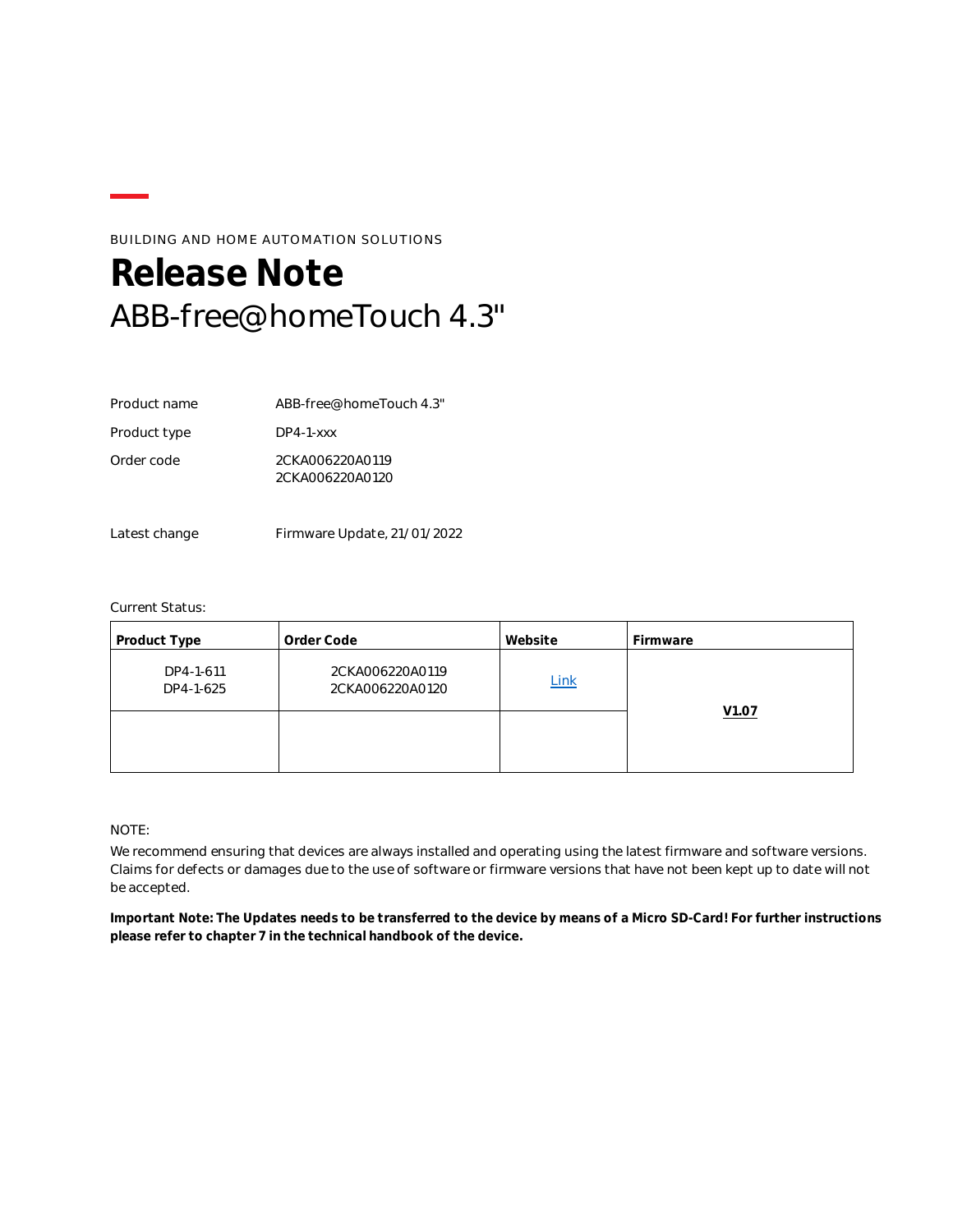FIRMWARE

| Product Type | Version | Release Date | <b>Updates and Release Notes</b>                                                                                                                                                                                                                                                                                                                                                                  |
|--------------|---------|--------------|---------------------------------------------------------------------------------------------------------------------------------------------------------------------------------------------------------------------------------------------------------------------------------------------------------------------------------------------------------------------------------------------------|
| $DP4-1-xxx$  | 1.07    | 21.01.2022   | • Bugfix: The status of the Room Temperature-Controller is<br>set correctly after a power failure.<br>• Bugfix: The panel's Room Temperature-Controller can<br>now be linked to motion detectors to activate eco mode in<br>case of vacancy.<br>• Bugfix: Fixes a bug where the status of window contacts<br>is not displayed correctly<br>· Bugfix: Various bug fixes and stability improvements |
| $DP4-1-XXX$  | 1.06    | 08.07.2020   | • New Feature: Support for home appliances from Miele<br>and B/S/H/<br>• New Feature: Support for the Split Unit Gateway                                                                                                                                                                                                                                                                          |
| $DP4-1-XXX$  | 1.04    | 05.10.2018   | • New Feature: Support for Busch-secure@home<br>· Bugfix: Fixes an issue when scrolling                                                                                                                                                                                                                                                                                                           |
| $DP4-1-xxx$  | 1.03    | 02.10.2018   | • New Feature: Support of the internal RTC for central<br>heating/cooling actuators<br>• New Feature: Visualization of condensed water and dew<br>water alarm<br>• New Feature: Save scenes on longpress                                                                                                                                                                                          |
| $DP4-1-xxxx$ | 1.01    | 29.03.2018   | • New Feature: Support for Sonos Speakers<br>. New Feature: Support for "Window tilted" status<br>• Bugfix: Stability improvements<br>• Bugfix: Changed behavior in window status visualization                                                                                                                                                                                                   |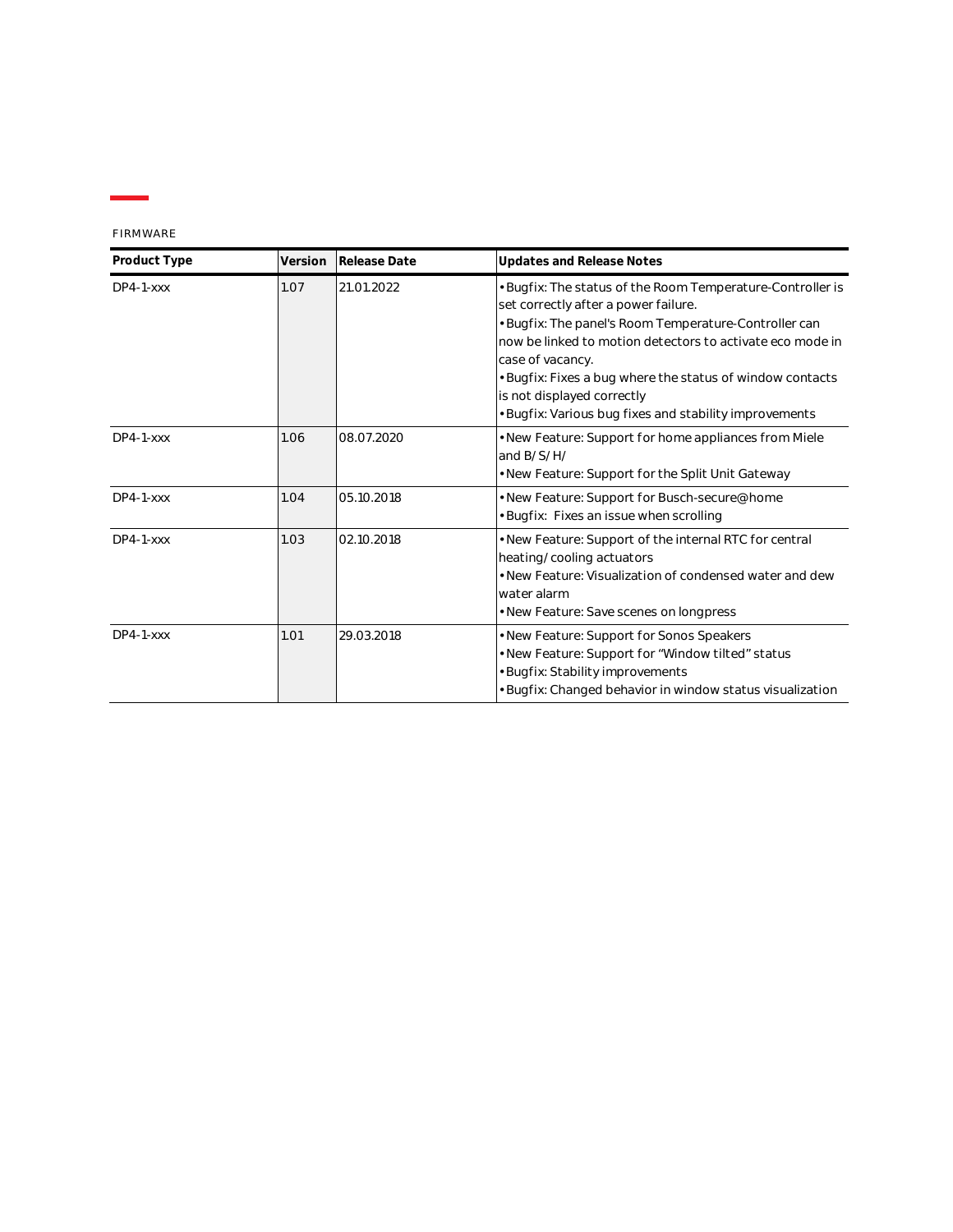#### HAUS- UND GEBÄUDEAUTOMATION

# <span id="page-3-0"></span>**Softwareinformation** Busch-free@homePanel 4.3"

| Produktname          | Busch-free@homePanel 7"            |
|----------------------|------------------------------------|
| Produkttyp           | 6226-xxx                           |
| <b>Bestellnummer</b> | 2CKA006220A0007<br>2CKA006220A0008 |
| Aktuelle Version     | Firmware Update, 21/01/2022        |

#### Aktueller Status:

| Produkttyp           | Bestellnummer                      | Webseite    | Firmware |
|----------------------|------------------------------------|-------------|----------|
| 6226-611<br>6226-625 | 2CKA006220A0007<br>2CKA006220A0008 | <b>Link</b> |          |
|                      |                                    |             | V1.07    |

#### BEMERKUNG:

Wir empfehlen Ihnen, immer die aktuellste Softwareversion zu installieren. Ansprüche aus Mängeln oder Schäden aufgrund einer nicht aktuell gehaltenen Softwareversion können nicht geltend gemacht werden.

**Wichtiger Hinweis: Das Update muss per Micro SD-Karte auf das Gerät übertragen werden! Eine detaillierte Anleitung dazu finden sie unter Punkt 7 im Technischen Handbuch des Gerätes.**